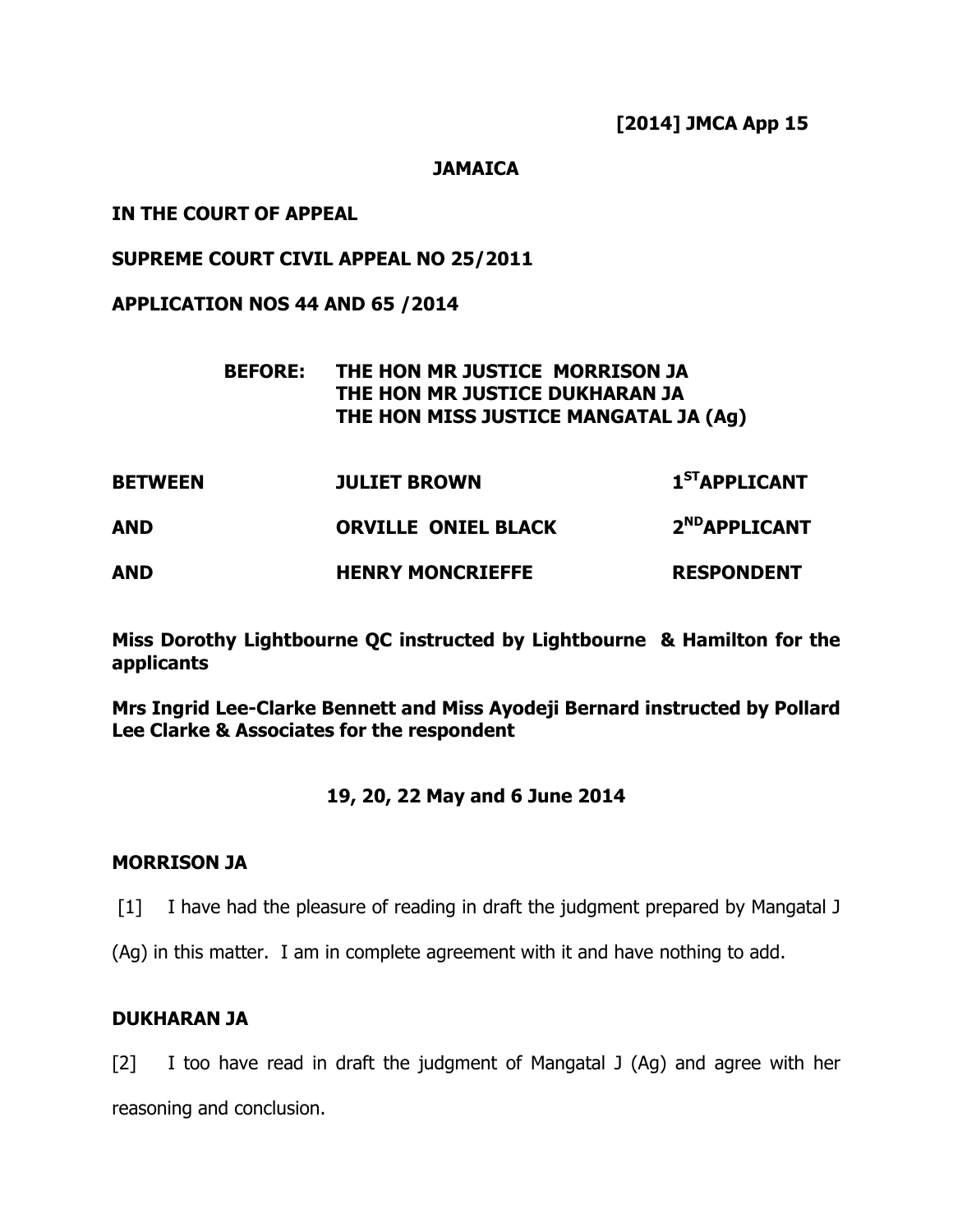# MANGATAL JA (Ag)

[3] On 22 May 2014, after considering arguments in respect of two applications heard by this court on 19 and 20 May 2014, we made the following orders:

- "(1) The application for extension of time filed on 28 April 2014 is refused.
- (2) The application to strike out the Notice of Appeal dated and filed 24 February 2011, filed on 19 March 2014 is granted.
- (3) Costs of both applications are awarded to Mr Henry Moncrieffe to be taxed if not agreed."

At that time we promised to put our reasons in writing at a later date. These are our reasons.

[4] The application which was first in time was that of Henry Moncrieffe ("the respondent") filed 19 March 2014. This application ("the striking out application") sought the following orders:

- "1. That Notice of Appeal dated and filed  $24<sup>th</sup>$  February 2011 is struck out.
- 2. That the Notice of Application dated  $9<sup>th</sup>$  February 2012 and filed February 10, 2012 is struck out.
- 3. Costs to the Applicant."

[5] Numerous grounds were stated for making the striking out application, among them being the following:

- " …
- 4. That on 2<sup>nd</sup> December 2010, the Hon. Mr Justice D.O. McIntosh granted leave to the Respondents to appeal the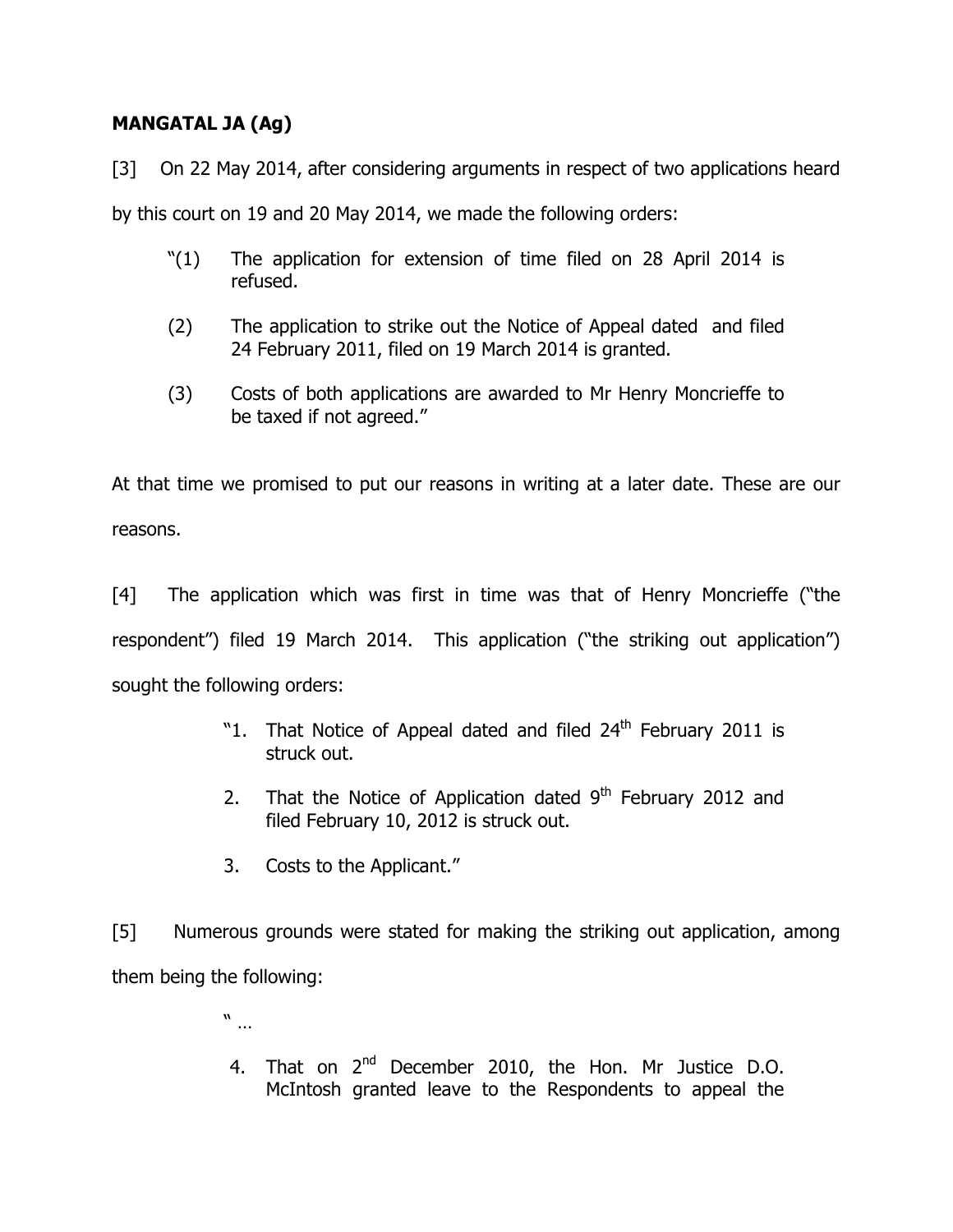Court's refusal of an application by the Respondents… and the Respondents having obtained said leave proceeded to file and serve a Notice of Appeal on the  $24<sup>th</sup>$  of February 2011 in breach of Court of Appeal Rules 2002, Rule 1.11(1)(b);

- 5. That the Notice of Appeal having been filed outside of the period … and the Respondents having not obtained an extension of time for the filing and service of the …Notice of Appeal, that no appeal lies before the Court and the Notice of Appeal is a nullity being void *ab initio*;
- …
- 7. That there has been inordinate delay on the part of the Respondents which has amounted to and is amounting to prejudice to the Applicant;
- 8. That the Respondents' Notice of Appeal and Notice of Application for Court Orders amount to an abuse of process and affects [sic] the just disposal of the matter;
- 9. Pursuant to the Overriding Objective and the Inherent jurisdiction of the Court;"

[6] The second application is that of Juliet Brown and Orville Oniel Black ("the applicants") filed 28 April 2014. That application ("the extension of time application") appears to have been prompted by the striking out application. It sought the following orders:

- "1. That the time for filing Notice and Grounds of Appeal be enlarged to the  $24<sup>th</sup>$  day of February 2011, the date on which it was filed.
- 2. That the Notice and Grounds of Appeal filed be served on the Respondent's Attorneys-at-law within three (3) days of this Order."

[7] A number of grounds for this application were stated, among them being the following: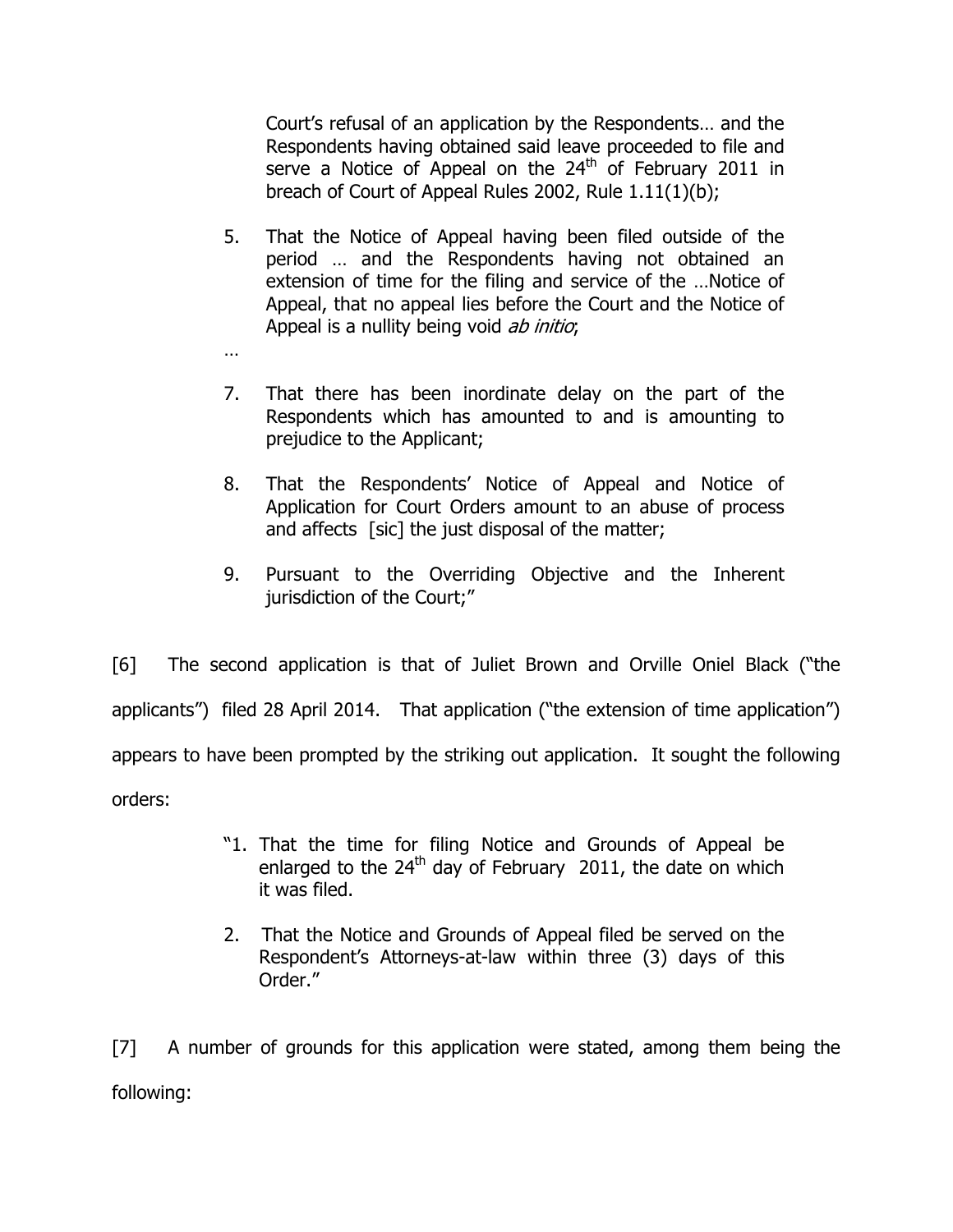- "…
- 3. That the delay in filing the Notice and grounds of Appeal was due to inadvertence and an oversight on the Appellants/Applicants' part during the period when the offices of their Attorneys was [sic] undergoing staff changes.
- …
- 5. That pursuant to the Court of Appeal Rule 1.11(2) the court may extend the time for filing the Notice and Grounds of Appeal."

[8] Given the nature of the applications and their interrelationship, we took the view that, although the striking out application was the earlier of the two filed, the extension of time application should be dealt with first.

# **Background**

[9] It is useful to set out the background to this matter. The claim was filed by the respondent in the Supreme Court in May 2006. The respondent averred that he was a pedestrian who was injured whilst walking along Lodge main road in Saint Mary on 4 August 2003, when the second applicant so negligently and/or deliberately and/or willfully drove the first applicant's vehicle and caused it to collide with the respondent.

[10] The applicants filed a defence in December 2006, in which they denied liability for the accident and for the respondent's injuries.

[11] On 14 March 2008, a number of case management orders were made, including the following:

> "1. Standard disclosure to take place on or before  $15<sup>th</sup>$  August 2008.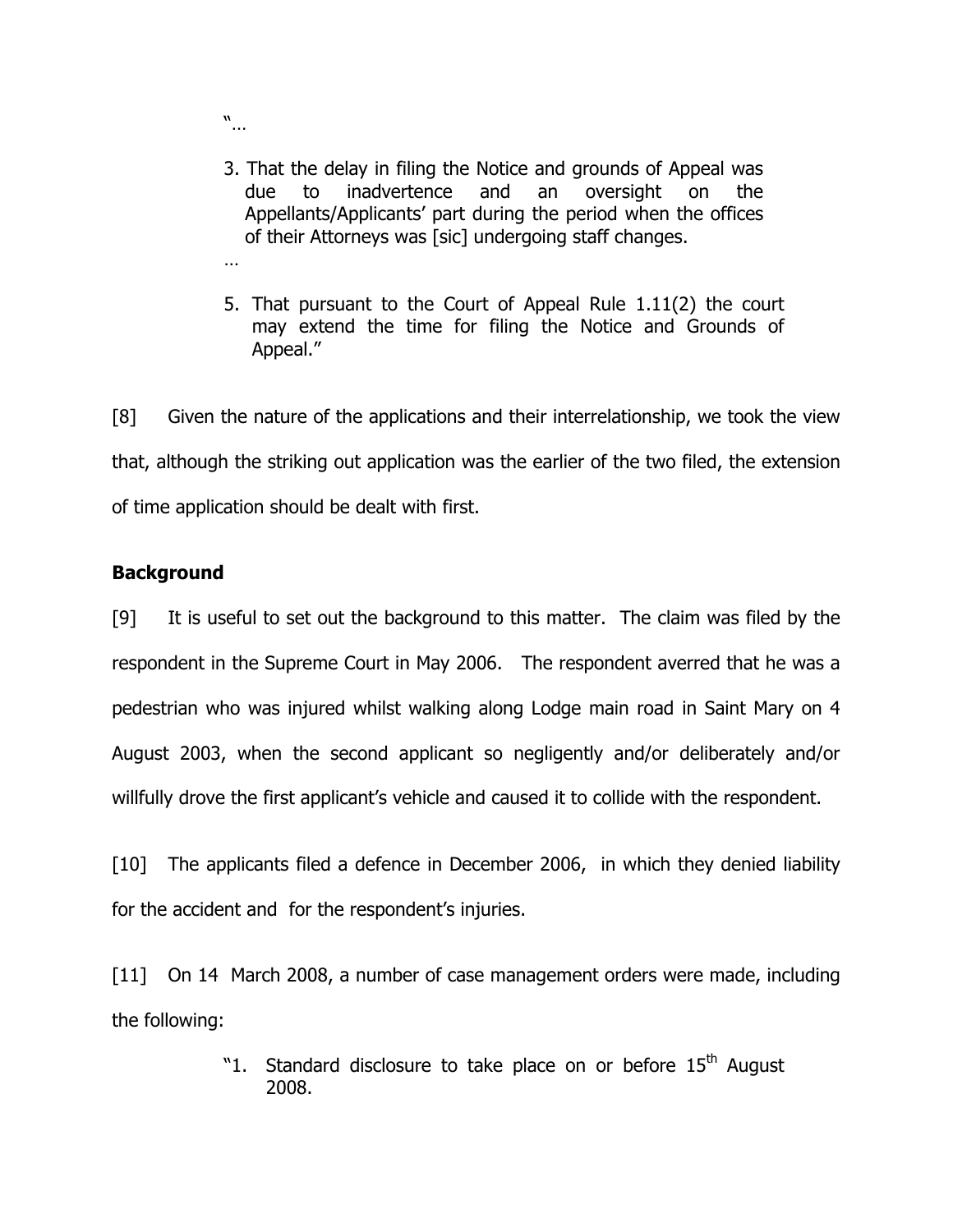2. Inspection to take place on or before  $29<sup>th</sup>$  September 2008."

[12] At the pre-trial review on 10 March 2009, D. McIntosh J made a number of orders, including the following unless order concerning the applicants:

> "Defendant [sic] is hereby permitted to comply fully with all Case Management Conference orders made on the 14th day of March 2008 by the  $24<sup>th</sup>$  day of March 2009 or the Defendants' case to stand as if struck out."

[13] On 30 June 2009, the respondent's Attorneys-at-law having taken the view that the applicants had failed to comply with the unless order, filed a "Request for Entry of Judgment Without Trial After Striking Out" pursuant to rules 26.3 and 26.5 of the Civil Procedure Rules, 2002 ("the CPR"). As required by rule 26.5, the respondent certified a number of matters, including the following:

"…

- vii. The defendants have not complied with the unless order made by the Honourable Mr Justice Donald McIntosh on the  $10<sup>th</sup>$ day of March 2009.
- viii. The non compliance relates to a failure to comply with the order for Standard Disclosure and by virtue of that the order for there to be inspection.
- ix. The Defendants have failed to disclose having not served the Claimant with a list of documents.
- …
- xi. The claim is for damages for personal injury as such the amount of damages ought to be assessed by this Honourable Court."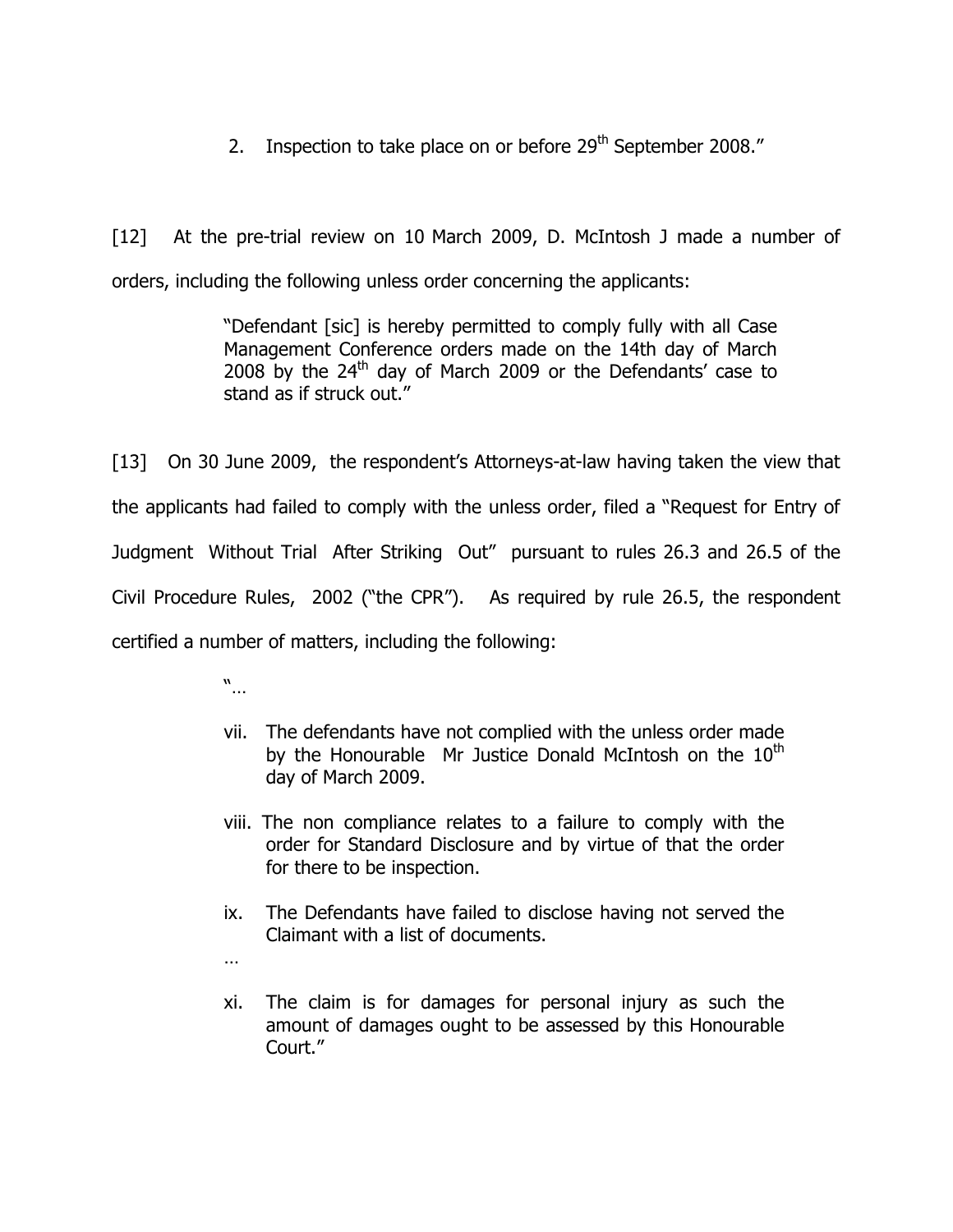[14] Judgment was entered by the deputy registrar in favour of the respondent for damages and interest to be assessed, and with costs.

[15] On 5 August 2009, the applicants filed an application for relief from sanctions, which asked for certain orders including the following:

- "1. That pursuant to Rule 26.8 of the Civil Procedure Rules 2002 as amended, the Applicants be granted Relief from sanctions for allegedly failing to comply with the Unless order made on the  $10^{th}$  day of March, 2009.
	- 2. That the claim bearing no. 2006 HCV01833 be relisted and placed on the trial list and be treated as a priority and given an early trial date …" (underlining emphasis provided)

Some of the stated grounds on which the order was being sought are as follows:

- "(i) The applicants did in fact comply with all Orders made at Case Management Conference contrary to the determination made by the Deputy Registrar and the Applicants puts [sic] the Respondent to strictly prove its[sic] own compliance
- (ii) That if the Court finds that the Applicants have not complied such non compliance was not intentional.
- (iii) The Applicants have a good explanation for failing to comply with the Case Management Conference Orders and same was not due to any willful act, default and/or omission on the part of the Applicants
- (iv) The Applicants has [sic] generally complied with all other orders, Rules and practice directions.
- (v) The Applicants have complied with all the Orders at Case Management Conference.
- (vi) The granting of the foregoing orders would not substantially prejudice the Claimant in the conduct of his case.
- …" (underlining emphasis provided)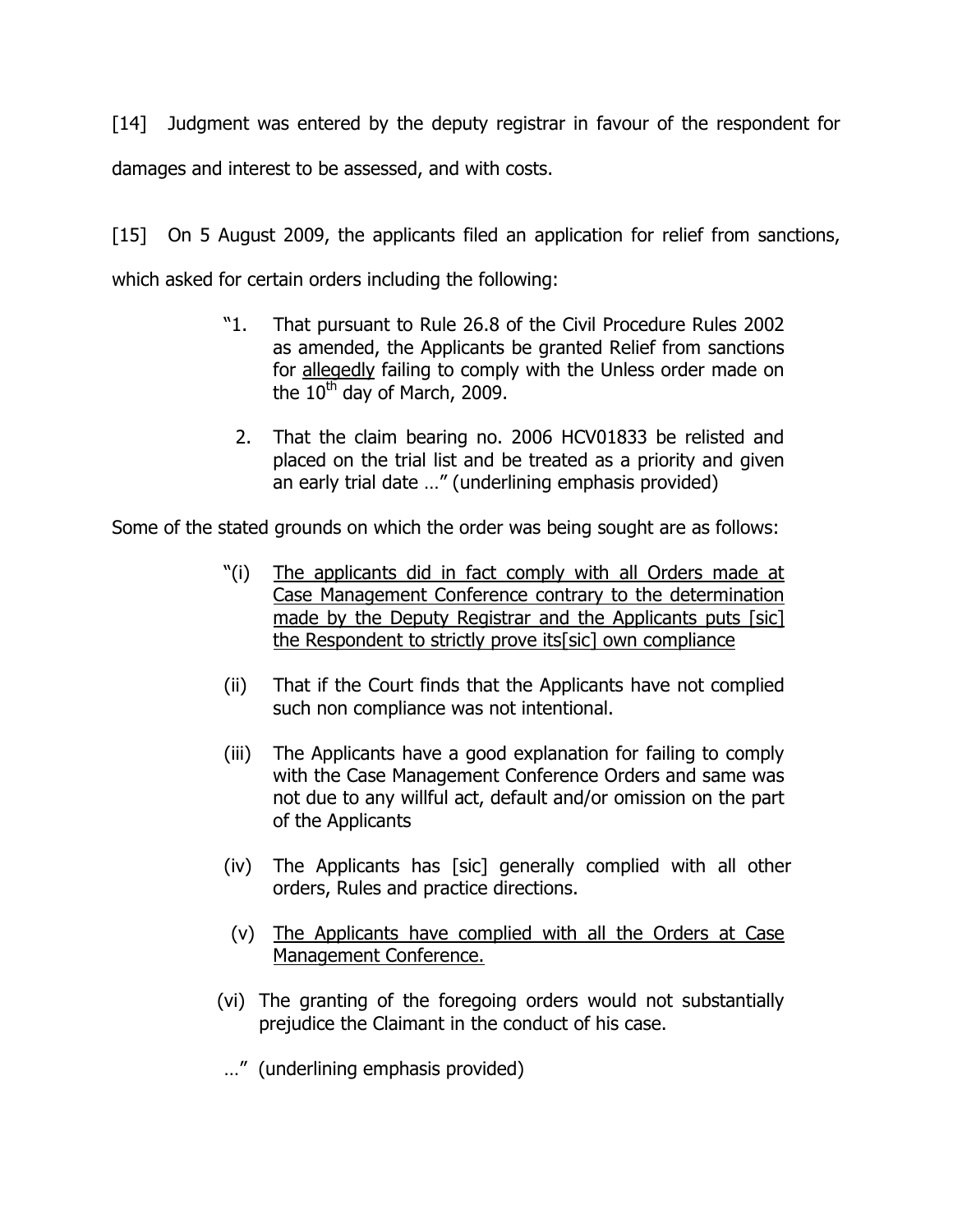[16] Rules 26.8(1), (2) and (3) of the CPR, which provide for relief from sanctions, state:

"Relief from sanctions

- (1) An application for relief from any sanction imposed for a failure to comply with any rule, order or direction must be-
	- (a) made promptly; and
	- (b) supported by evidence on affidavit.
- (2) The court may grant relief only if it is satisfied that-
	- (a) the failure to comply was not intentional;
	- (b) there is a good explanation for the failure; and
	- (c) the party in default has generally complied with all other relevant rules, practice directions orders and directions.
- (3) In considering whether to grant relief, the court must have regard to-
	- (a) the interests of the administration of justice;
	- (b) whether the failure to comply was due to the party or that party's attorney-at-law;
	- (c) whether the failure to comply has been or can be remedied within a reasonable time;
	- (d) whether the trial date or any likely trial date can still be met if relief is granted; and
	- (e) the effect which the granting of relief or not would have on each party.
	- …"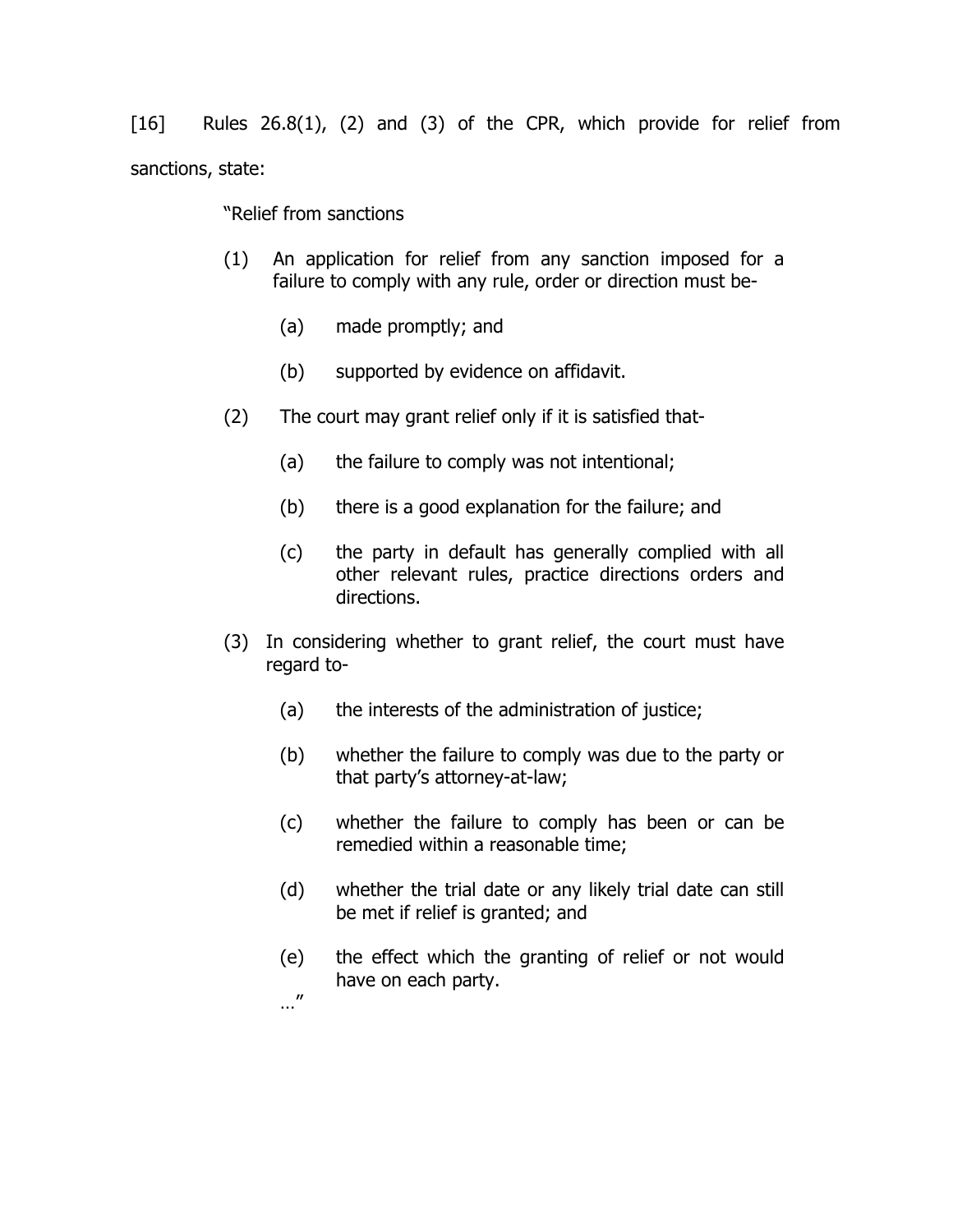[17] Notwithstanding the fact that rule 26.8 (1) states that an application for relief from sanctions must be made promptly and should be supported by an affidavit, the applicants did not file an affidavit in support of the application until 19 April 2010. This was an affidavit sworn to by the attorney-at-law who then had conduct of the matter, Mr Sheldon Codner, headed somewhat inappropriately (given the length of time that had elapsed), "Affidavit of Urgency". This was followed by the affidavits of the first and second applicants respectively which were not filed until 23 November 2010. It should be noted that throughout these affidavits, the affiants erroneously insisted that there had in fact been compliance with the case management orders.

[18] On 2 December 2010, the application, which was vigorously opposed, came on for hearing before McIntosh J. The learned judge refused the application and granted leave to appeal.

[19] On 27 January 2011, the respondent filed a notice of assessment of damages and a date was set for assessment on 25 February 2011.

[20] On 24 February 2011, a mere day before the date fixed for the assessment, the applicants filed a notice of appeal.

[21] On 26 February 2011, the assessment of damages was adjourned to 27 April 2011 and the order of the Supreme Court noted that a notice of appeal had been filed. On numerous other dates, viz, 27 April 2011, 12 July 2011, and 6 February 2012, the assessment of damages was adjourned, due to the fact that the applicants had filed the notice of appeal. The respondent's attorneys-at-law stated that on 25 June 2012, they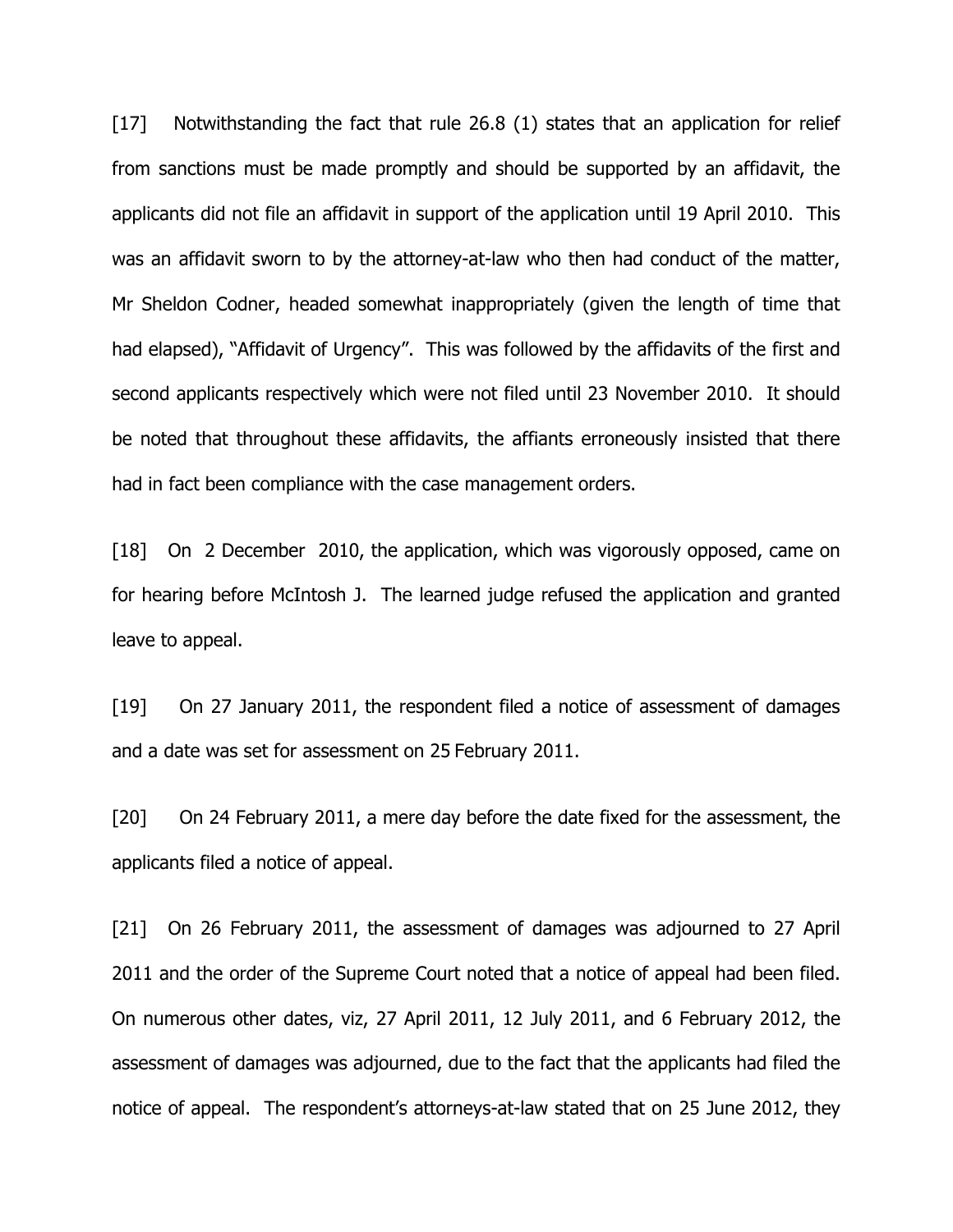filed yet another re-issued notice of assessment of damages but to date they have not been able to secure a date for the assessment.

[22] On 8 May 2012, an application by the applicants for a stay of proceedings, filed 10 February 2012, application no 23/2012, came on for hearing in chambers in the Court of Appeal before Harris JA. On that occasion the application was adjourned, with Her Ladyship expressly noting that the applicants were to make an application for leave to appeal out of time and to extend the time for appeal.

#### The applicants' arguments

[23] Learned Queen's Counsel Miss Dorothy Lightbourne submitted that the application for relief from sanctions was made promptly after it came to the attention of the applicants that judgment had been entered against them. She stressed the fact that the notice and grounds of appeal were filed out of time due to inadvertence and an oversight during the period when the applicants' attorneys' offices experienced significant staff changes. She referred to the English decision in **Salter Rex & Co v Ghosh** [1971] 2 All E.R. 865 and cited the dictum of Lord Denning where he stated at page 866 that: "We never like a litigant to suffer by the mistake of his lawyers". Reference was also made by Miss Lightbourne to the decision in **Jamaica Public** Service Company Limited v Rose Marie Samuels [2010] JMCA App 23.

[24] It was submitted that the defendants had nothing to disclose in their list of documents and that the respondent was therefore not prejudiced by the non - service of the list of documents. Further, that the only documents that the list of documents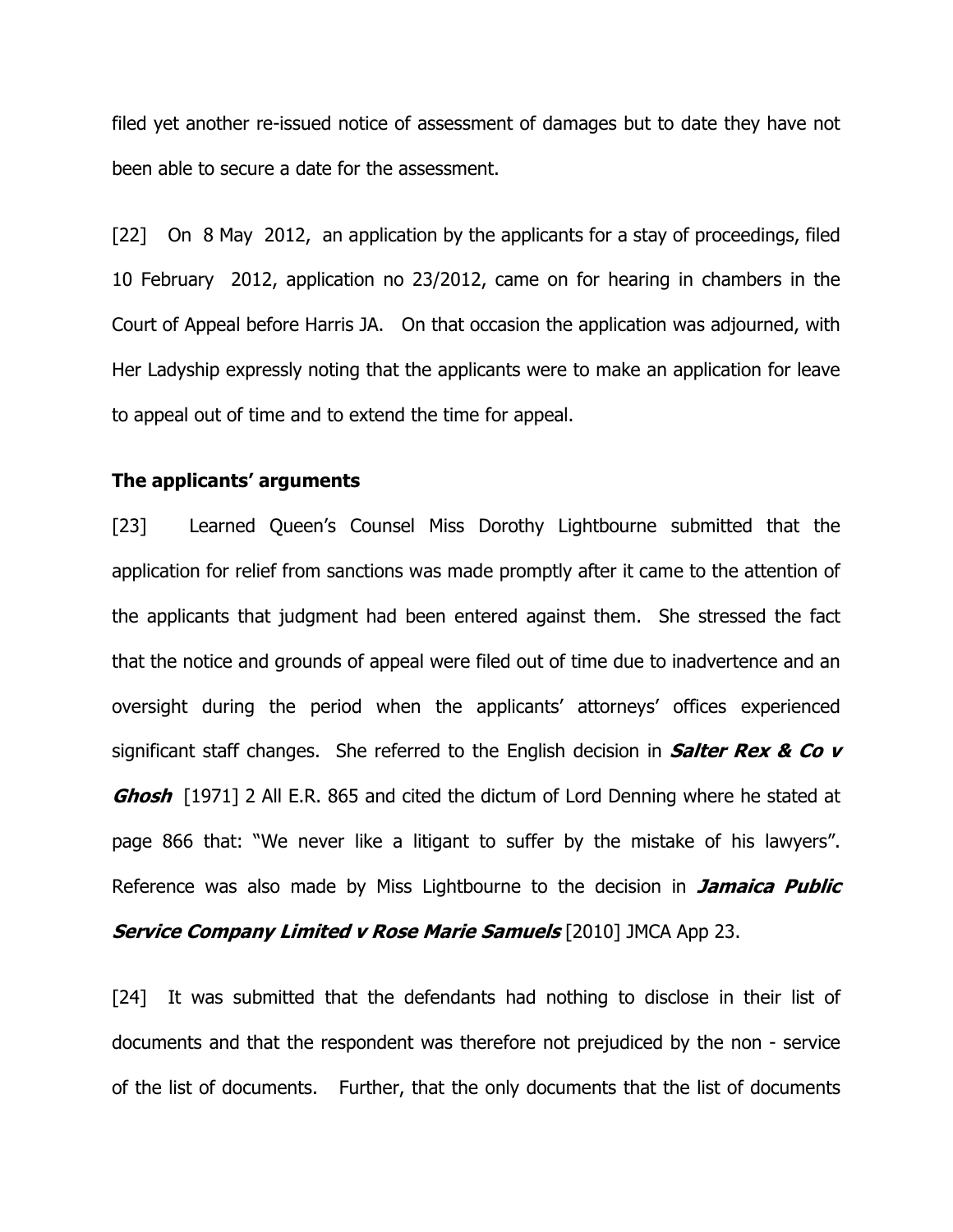referred to were the pleadings, which were all already in the possession of the respondent's attorneys-at-law.

[25] In submitting that the learned judge failed to have proper regard to the provisions of rule 26.8(3) when considering the application for relief from sanctions, Miss Lightbourne relied upon this court's decision in  $Hyman$  v Matthews & Matthews SCCA No 64/2003, delivered 8 November 2006.

#### The respondent's arguments

[26] The respondent's counsel Miss Bernard made comprehensive and detailed submissions. She submitted that leave to file an appeal had been obtained but that the time limit imposed by the rules had not been complied with. There being no extension of time granted prior to the filing of the notice of appeal, with the consequence that the appeal was filed out of time, counsel submitted that it is trite law that no appeal exists. She relied upon this court's decision in  $NCB$  v Jamaica **International Asset Services Ltd** [2013] JMCA Civ 9. She submitted that where there is no valid appeal before the court, the notice of appeal filed should be struck out, with costs to the respondent. Reliance was placed on this court's decision in  $Gaynair$   $\nu$ **Negril Beach Club Ltd** [2012] JMCA Civ 25.

[27] Miss Bernard submitted that the court ought to be guided by the criteria set out in Leyman Strachan v Gleaner Company Ltd v Dudley Stokes, (Motion No 12/1999 - judgment delivered 6 December 1999), as cited in the very recent decision of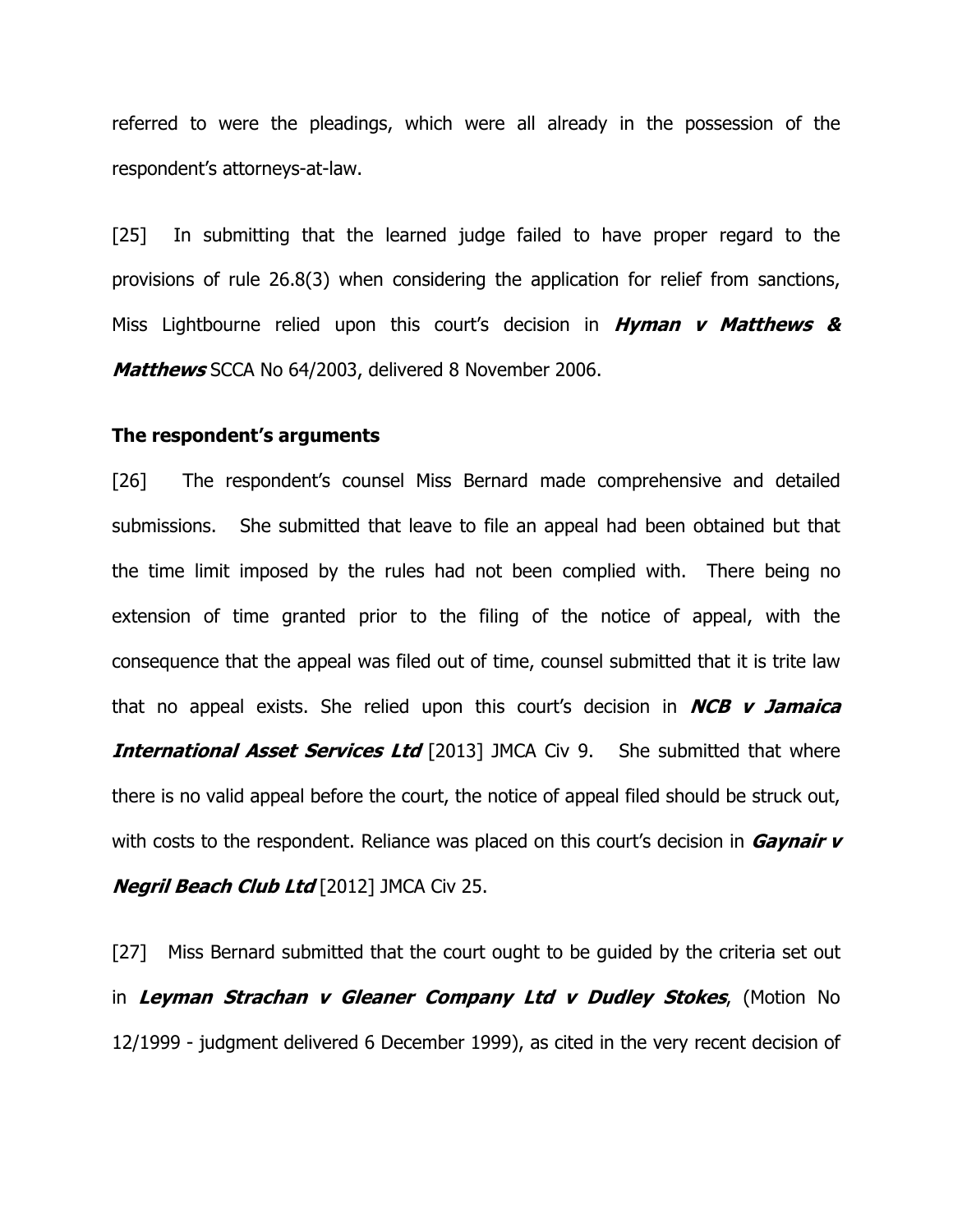this court in *Alcron Development Ltd v Port Authority of Jamaica Ltd*  $[2014]$ JMCA App 4.

[28] Miss Bernard in her affidavit in support of the striking out application, filed 19 March 2014, and in her wide-ranging oral submissions, took the court through the various proceedings and the history of the matter. This course was adopted by counsel to bolster her argument that the applicants have been guilty of inordinate and inexcusable delay. Given that the order of McIntosh J was made on 2 December 2010 and that he on the same date granted permission to appeal, rule 1.11(1) (b) required that the notice of appeal be filed within 14 days of that date. Indeed, she points out that in excess of three years elapsed before the application for an extension of time was filed. It was submitted that additionally no good reason has been given for the delay.

[29] Importantly, it was submitted that the appeal does not have a real chance of success, as by the applicants' own admission, they have not complied with the case management orders. Indeed, Mrs Lee-Clarke Bennett, who supplemented the submissions by Miss Bernard, made the salient point that at no time in the affidavits that were before the learned judge nor in the submissions did the applicants acknowledge that they had not complied with the case management orders. Counsel further indicated that she is to date unable to trace receipt of the applicants' list of documents and thus is saying that up to now that list has not been served on the respondent. The court was asked to find that in the circumstances, the application to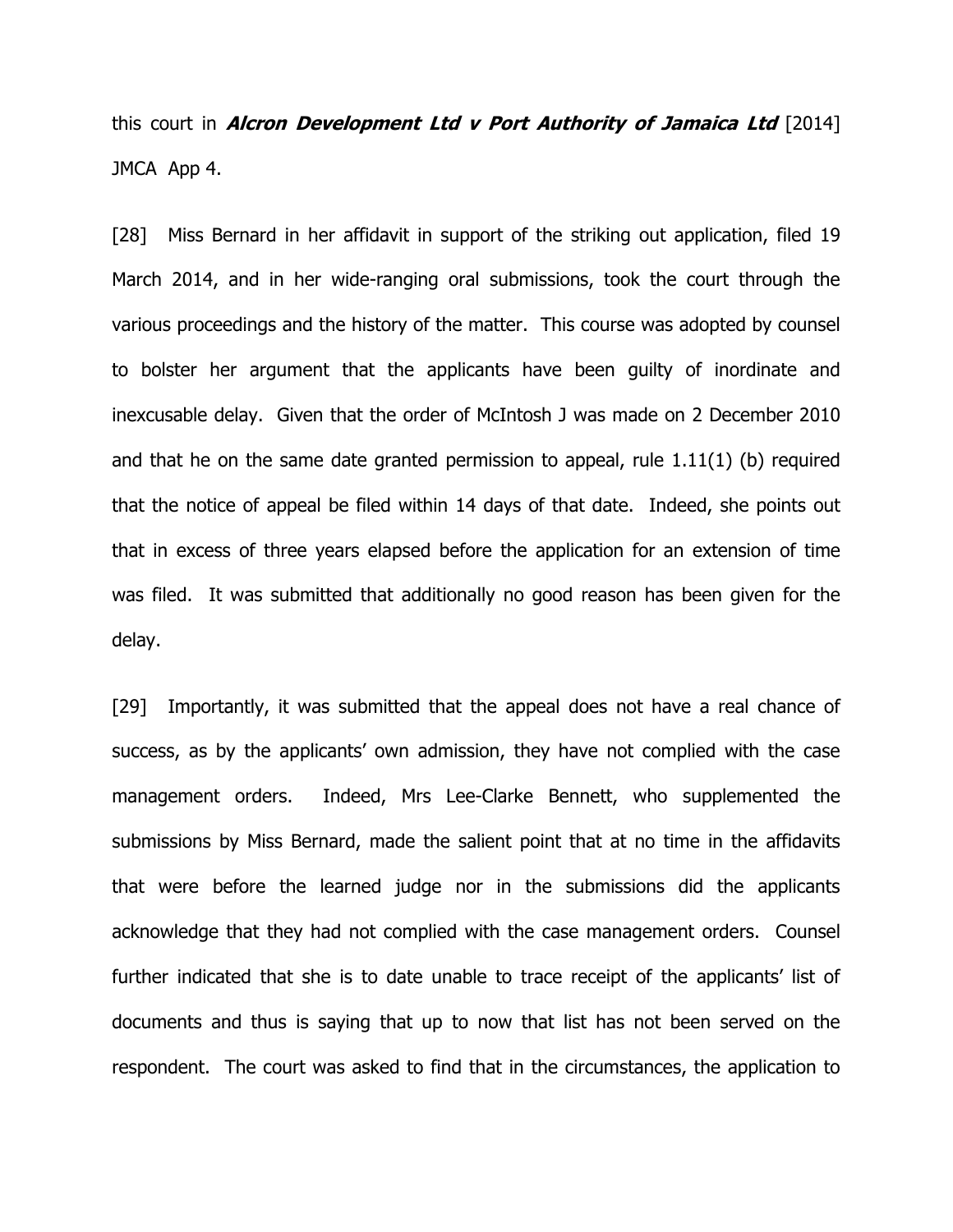extend time ought to be refused, and further, it was argued that the court should strike out the notice of appeal.

[30] It was further submitted that the respondent, who was injured in a road traffic accident over 10 years ago, will be severely prejudiced if the application for extension of time were to be granted, given the lapse in time and inordinate delay.

# **Discussion**

[31] In Leymon Strachan v Gleaner, Panton JA (as he then was) set out the principles that will guide the court in considering the application to extend time as follows (at page 20):

"The legal position may therefore be summarized thus:

- (1) Rules of court providing a time-table for the conduct of litigation, must, prima facie, be obeyed.
- (2) Where there has been a non-compliance with a time table, the Court has a discretion to extend time.
- (3) In exercising its discretion, the Court will consider-
	- (i) the length of the delay;
	- (ii) the reasons for the delay;
	- (iii) whether there is an arguable case for an appeal and;
	- iv) the degree of prejudice to the other parties if time is extended.
- (3) Notwithstanding the absence of a good reason for delay, the Court is not bound to reject an application for an extension of time, as the overriding principle is that justice has to be done."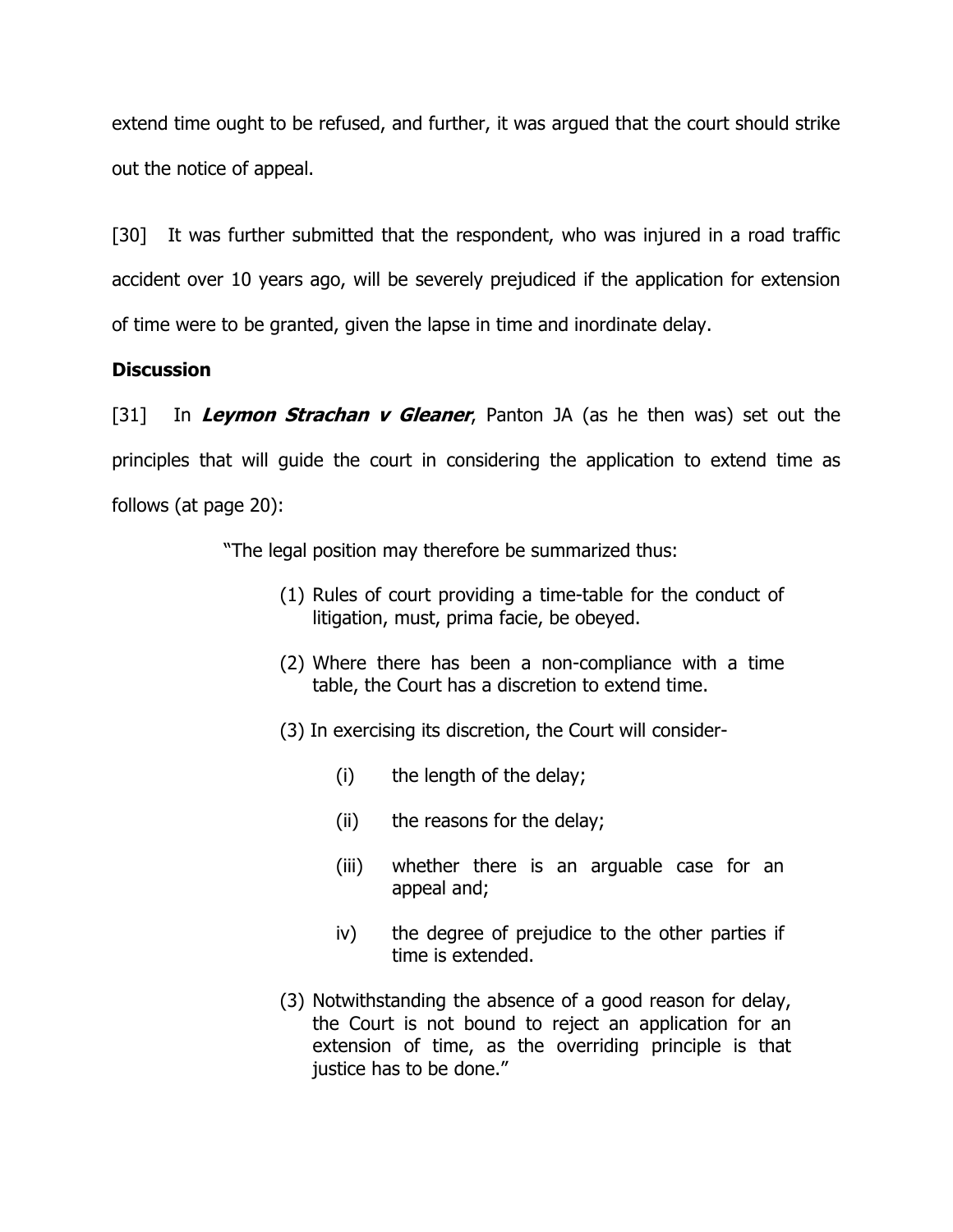[32] During the course of argument, it was conceded by Miss Lightbourne that there had been inordinate delay in this matter. In this court's view that was an eminently reasonable concession by learned Queen's Counsel, who was not herself involved in this matter until the later stages herein. There has been delay at essentially every stage, notably the notice of appeal being filed well outside the 14 day period, and an application for an extension of time not being filed until over three years after the filing of the notice of appeal. Further, this application was filed just short of two years after the application for a stay came on for hearing before Harris JA and at which time the applicants should have been left in no reasonable doubt that an application to extend time was required. In my judgment, the delay has been inordinate and inexcusable. There have been numerous incidents of inadvertence and tardiness that when taken together, have compounded the problem and effects of delay. Whether through inadvertence of counsel or administrative bungling, the episodes of such default take the matter well outside the situation that the court in **Salter Rex** alluded to when it indicated that courts do not like litigants to suffer for the faults of their lawyers.

[33] However, perhaps more importantly, in my view it is plain that the appeal has no real chance of success. The application for relief from sanctions was not made promptly, and there was no good explanation for the failure. This is clear because throughout the matter, the applicants and/or their attorneys-at-law appear to have operated under the mistaken belief that an order for standard disclosure is fulfilled when a list of documents is filed, without it being served. They remained quite unrepentant and indeed, even accused the respondent's attorneys-at-law of being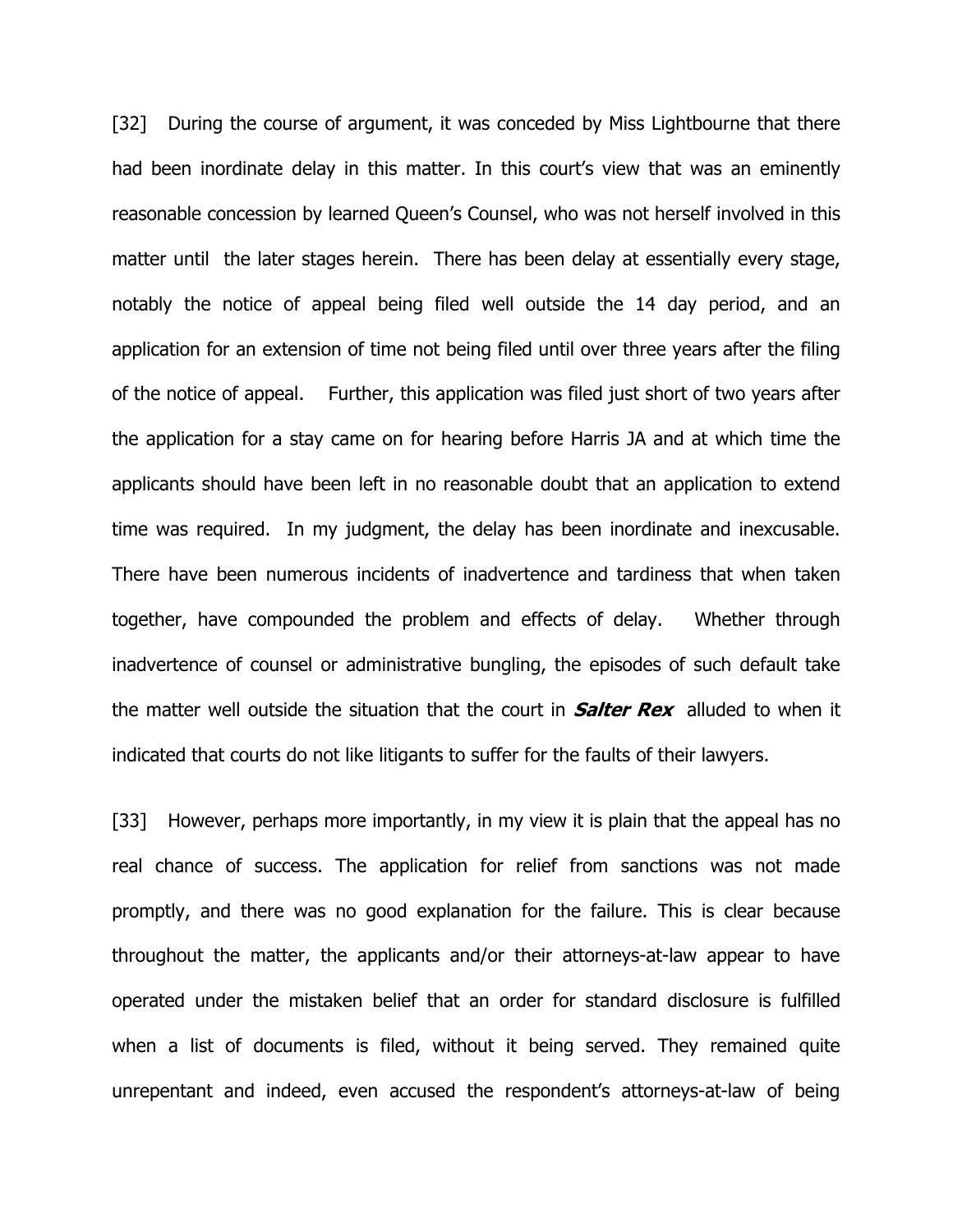careless in not checking the court file properly in which event they would have observed that the applicants had filed the list of documents. It is only at the stage when the application for extension of time was filed that it was finally conceded (and even in that event, not in a clear and resounding way), that there had been non-compliance, given that the list of documents was not served - see also this court's decision in  $H. B.$ Ramsay & Associates Ltd et al v Jamaica Redevelopment Foundation Inc. [2013] JMCA Civ 1, and paragraphs 17-25 of the Privy Council's decision in the Attorney General v Universal Projects Ltd [2011] UKPC cited in H. B. Ramsay.

[34] It bears pointing out that the main objective of disclosure is to bring to the attention of the other party the documents upon which one intends to rely and to give advance notice of the material documents within the control of the party providing disclosure. Advance notice is generally given or fulfilled by serving a list of documents on the other side. Thus, to simply file a list of documents and not serve it on the other side can be of little if any utility. If the list of documents sets out documents, then (subject to claims for a right to withhold disclosure), the next stage in the process is inspection. In the inspection process, the other party can either request copies of the documents appearing on the list or can attend at the disclosing party's office and physically inspect the relevant documents. It is not accurate to state that there would be no prejudice to the other side in not being served with a list that does not set out any documents. This is because the fact that there are no documents material to the case is itself valuable information that will assist the other side in knowing what is, or is not, the format or nature of the evidence to be presented against them.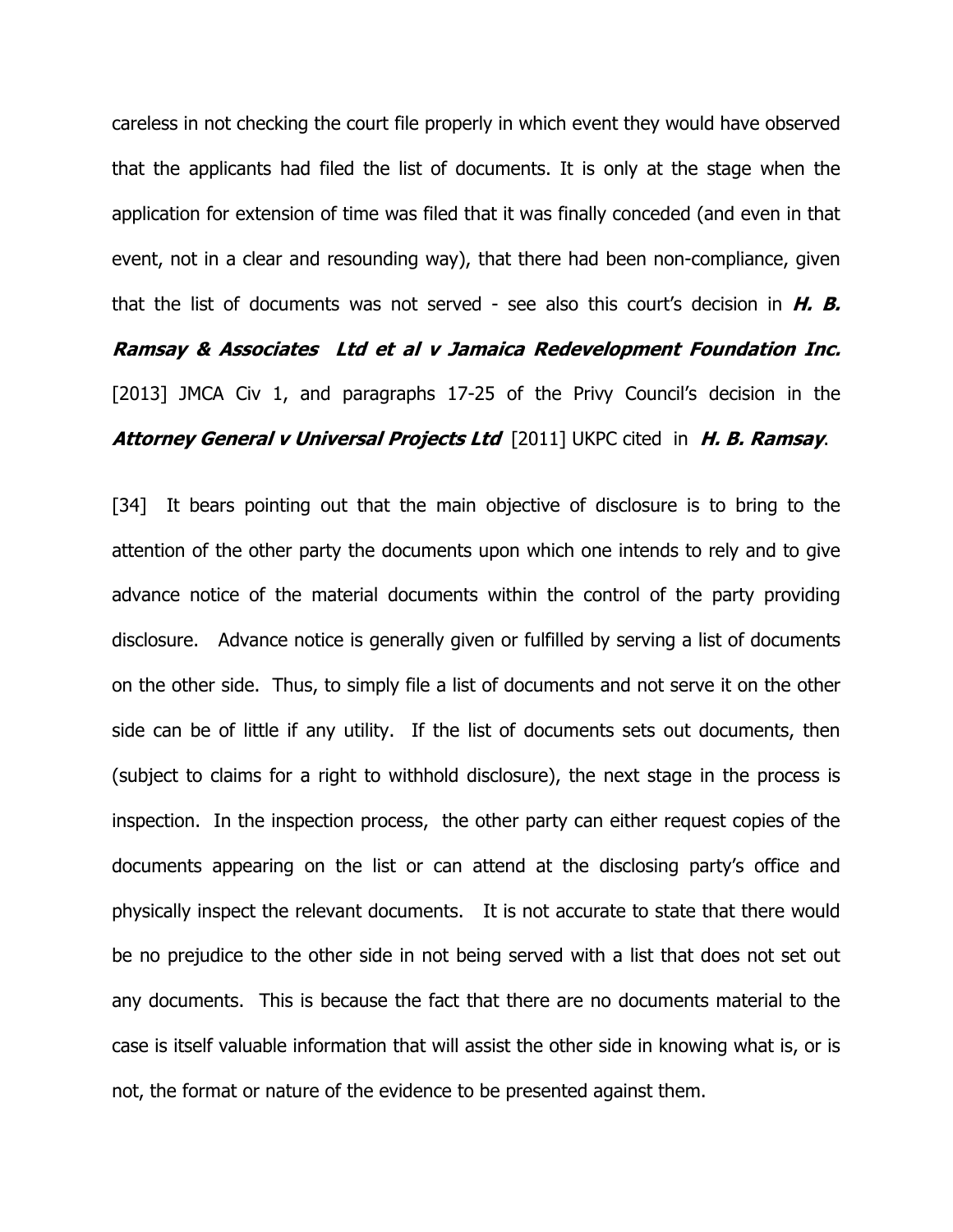[35] It should in addition be noted that although McIntosh J did on 2 December 2010 grant the applicants leave to appeal his ruling, as Morrison JA indicated in  $JPSV$ **Samuels**, at paragraph 29, this is obviously not a conclusive factor when it comes to this court at a different stage of the proceedings, assessing whether there is merit or a real chance of success on appeal. Indeed, that this is so can readily be deduced from the fact that the grant of permission to appeal by a judge of the Supreme Court in relation to an interlocutory decision can itself be the subject of an appeal - see the decision of this court in **Paulette Bailey et al v Incorporated Lay Body of the** Church in Jamaica and the Cayman Islands in the Province of the West Indies SCCA 103/2004 delivered 25 May 2005.

[36] It is also plain that the respondent has already been prejudiced and would be further prejudiced if an application were to be made to extend the time for an appeal in this matter. Indeed, the appeal could only be concerned with and address the material that was before the learned judge. The appeal would have only a fanciful chance of success because there was no sound and proper basis upon which McIntosh J could have exercised his discretion to grant relief from sanctions. This is quite unlike the circumstances in the **Hyman's** case where this court found that the applicant for relief from sanctions had provided a reasonable excuse and it was shown that the failure to comply was not intentional, and was due to mere inadvertence. In the circumstances of this case to extend the time would be gravely unfair and indeed, it would in my view have an oppressive effect on the respondent.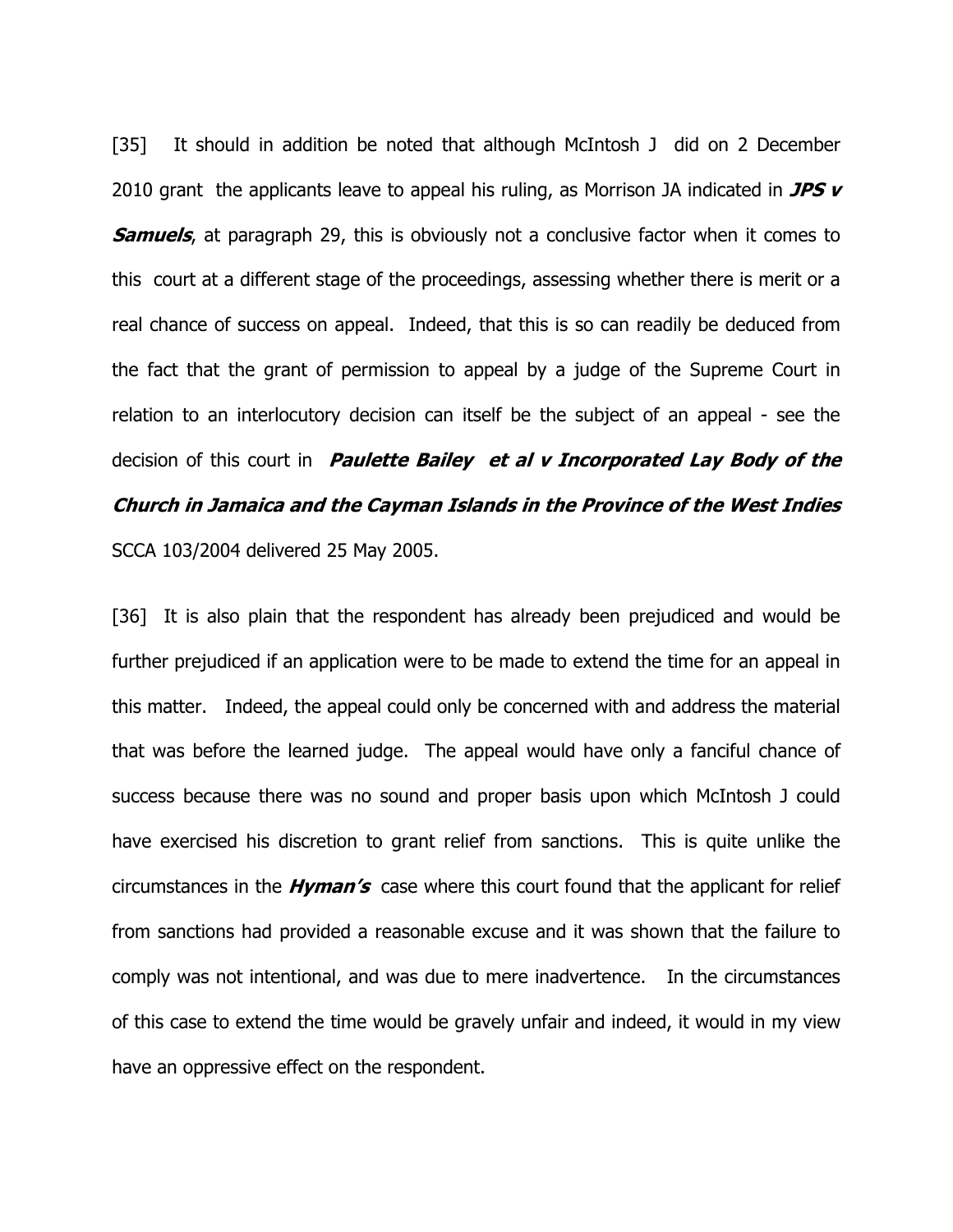[37] Before leaving this matter I must comment that it has been handled in a perplexing way on behalf of the applicants. This is certainly the case in respect of the stages prior to the filing of the application for extension of time in April this year. It is lamentable that a matter in court should be managed in such a cavalier way that a judgment falls to be entered without trial on its merits because of a fundamental misconception as to what is involved in an elementary matter such as standard disclosure. This is particularly so in relation to a matter such as the present one, involving as it did a road traffic accident where there are usually triable issues of fact. At the end of the day, the judgment was entered simply because a list of documents, although filed, has not been served, and because the applicants' counsel failed to recognize, much less remedy, that relatively simple default. However, that is not a fault that can be visited on the respondent. Dealing with a case justly involves a balancing act, and the matter must be viewed in the round, with fairness being meted out to all parties concerned. This involves in this case bearing in mind all that has transpired, and the relative positions of the parties as the matter unfolded over time, and against the backdrop of inordinate and inexcusable delay on the part of the applicants.

[38] Learned Queen's Counsel Miss Lighbourne has ably and valiantly sought to advance points in favour of the applicants' application. Indeed, one can see that her office has encountered some unfortunate and somewhat unusual difficulties in trying to mend and sort through this matter. However, despite those efforts, I am of the view,